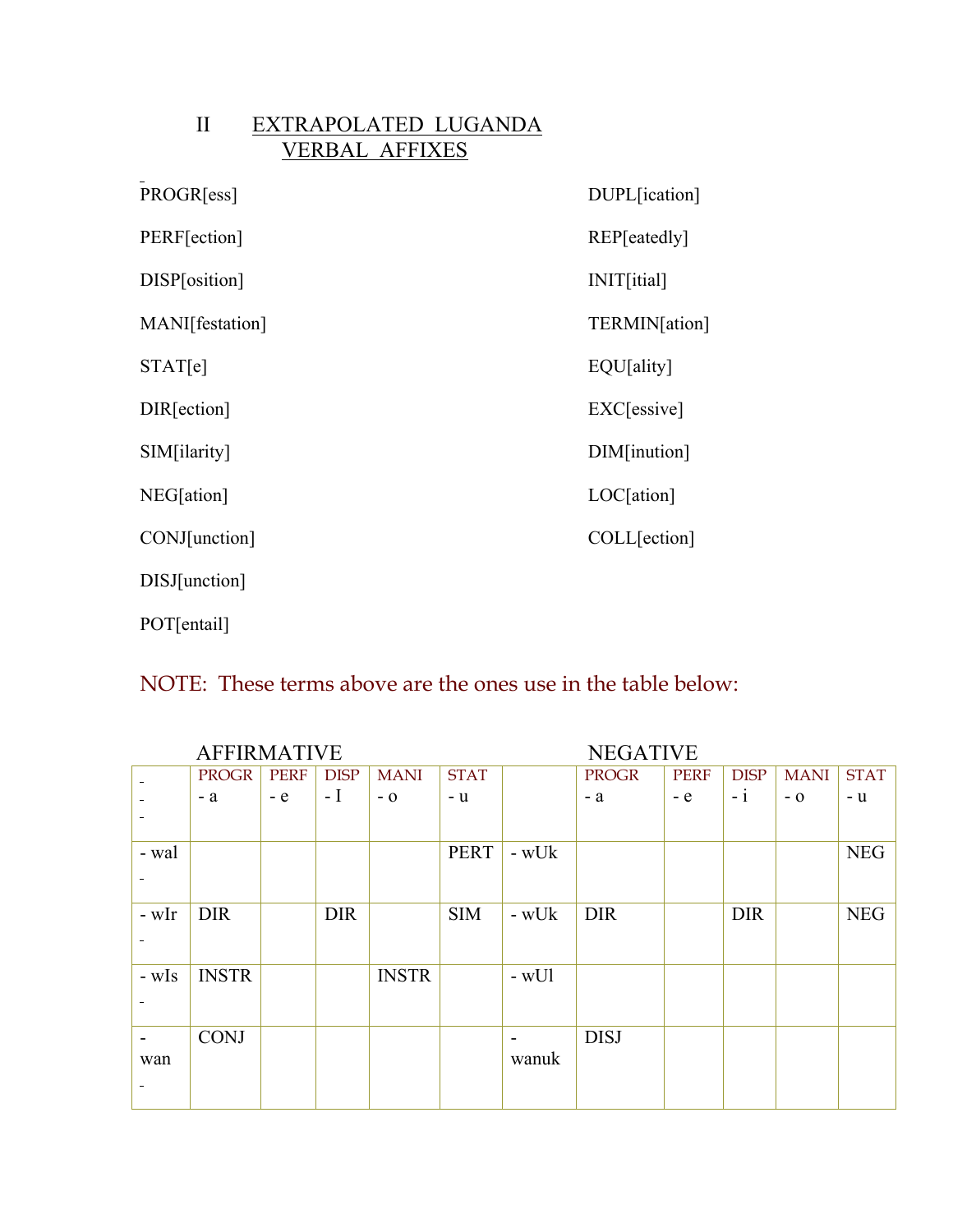| $-wIk$                             | <b>POT</b>                |  |             | <b>POT</b> |                          |               |  |     |     |
|------------------------------------|---------------------------|--|-------------|------------|--------------------------|---------------|--|-----|-----|
| $\equiv$                           |                           |  |             |            |                          |               |  |     |     |
| - $\operatorname{at}$              | <b>DUPL</b>               |  |             |            |                          |               |  |     |     |
| ÷                                  |                           |  |             |            |                          |               |  |     |     |
| $\omega_{\rm{eff}}$<br>atirir      | REP                       |  |             |            |                          |               |  |     |     |
| $\equiv$                           |                           |  |             |            |                          |               |  |     |     |
| $-IrIz$<br>$\blacksquare$          | $\overline{\text{INIT}}$  |  |             |            | $\Box$<br>angulul        | <b>TERMIN</b> |  |     |     |
| $\blacksquare$<br>nkan<br>$\equiv$ | $\overline{EQU}$          |  |             |            | $\overline{a}$<br>nkanuk |               |  |     | NEG |
| $\omega_{\rm{eff}}$<br>angul<br>ä, | $\overline{\text{EXC}}$   |  |             |            |                          |               |  |     |     |
| $-ak$                              | $\overline{\mathrm{DIM}}$ |  |             |            |                          |               |  |     |     |
| $-mw$<br>$\equiv$                  | LOC                       |  | LOC         |            | - $mUI$                  |               |  | LOC |     |
| - $\rm kw$<br>$\equiv$             | LOC                       |  | LOC         |            | $-kUI$                   |               |  | LOC |     |
| $- y$                              | COLL                      |  | <b>COLL</b> |            | $-yU1$                   |               |  | LOC |     |
| $-$ W<br>$\equiv$                  | LOC                       |  | LOC         |            | $-wU1$                   |               |  | LOC |     |

## $\frac{1}{\text{min}}$

## BASES FOR COMBINING FORMS

- seger -- yak $- no$ - yig -- sukk -  $\,$  $-$ li  $- zimb -$  lojj  $-$ - kont -  $\,$ - nusu -  $lum -$  jj  $-$ - kis -- lamba
- $kk$  -- ddyo -  $tab -$